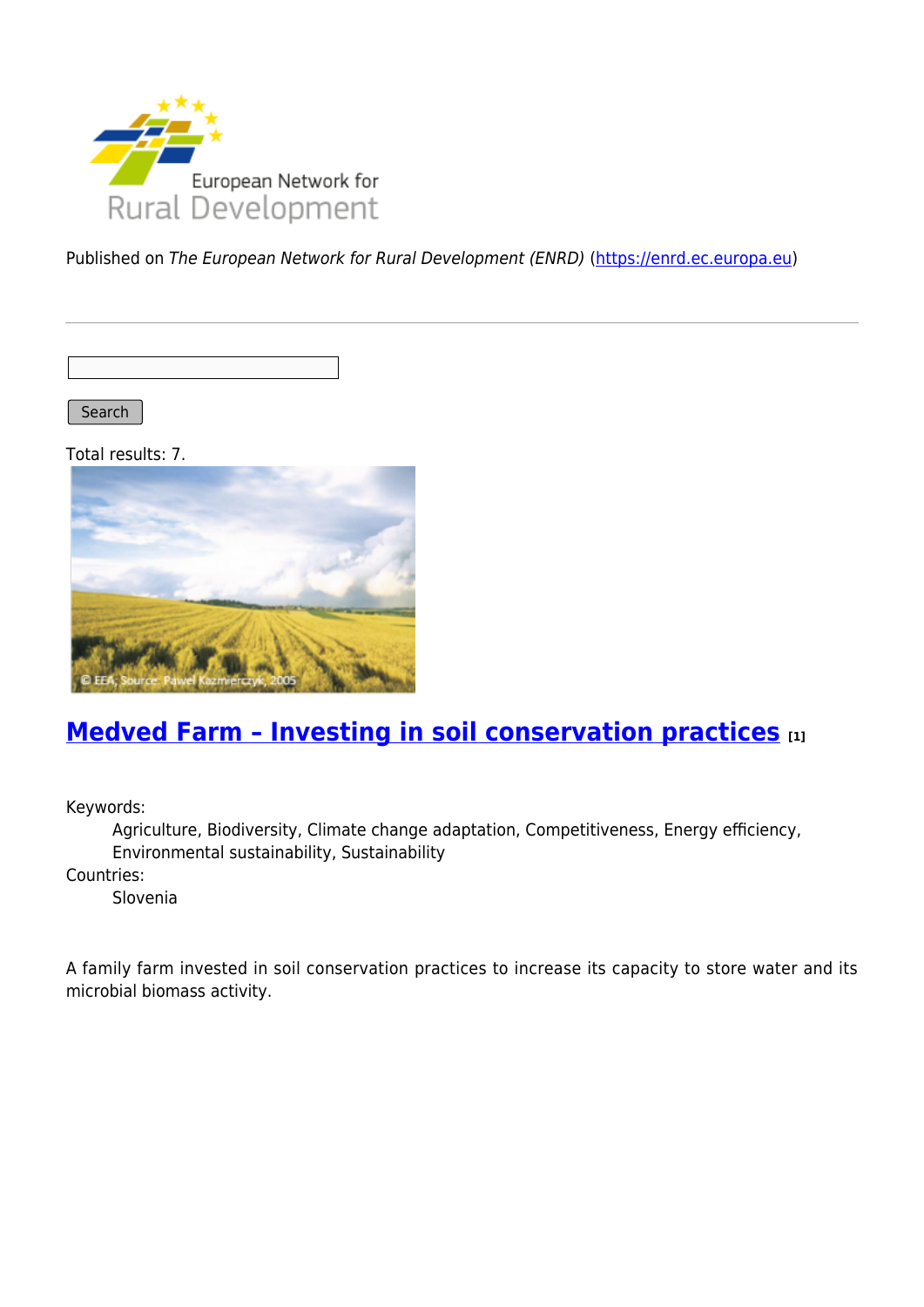

# **[From fleece to dress, a workshop using by-product of](https://enrd.ec.europa.eu/projects-practice/fleece-dress-workshop-using-product-livestock_en) [livestock](https://enrd.ec.europa.eu/projects-practice/fleece-dress-workshop-using-product-livestock_en) [2]**

Keywords:

Added value, Competitiveness, Demography, Diversification, Education & lifelong learning, Entrepreneurship, Short supply chains & local markets

Countries:

Spain

A rural women's association used Rural Development Programme (RDP) support to organise wool processing training courses and to create employment opportunities by valorising wool, a by-product of sheep meat production.



## **[Hiša vin Kokol \(Rebirth of vine / grapes\)](https://enrd.ec.europa.eu/projects-practice/hisa-vin-kokol-rebirth-vine-grapes_en) [3]**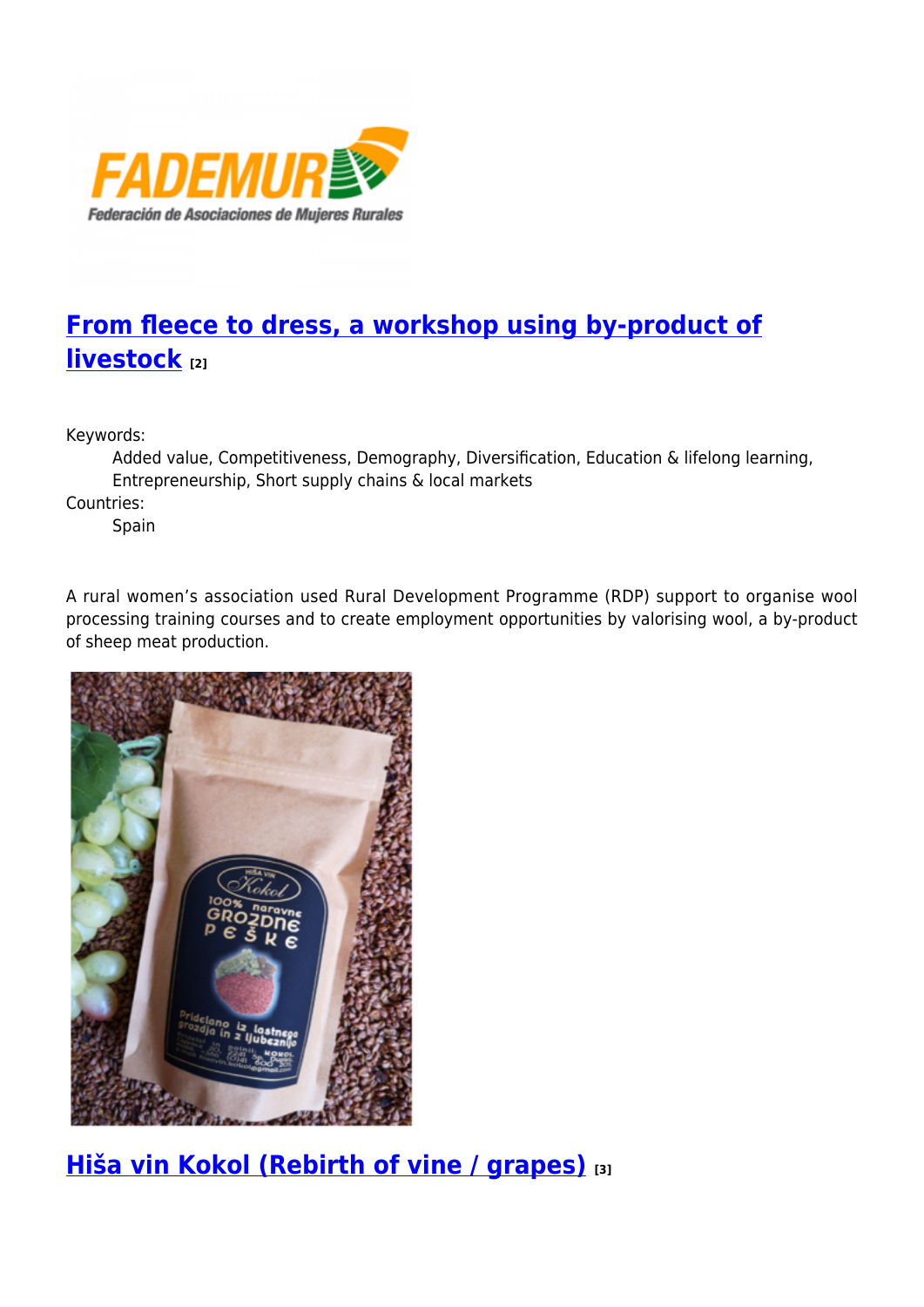#### Keywords:

Added value, Agriculture, Bioeconomy, Entrepreneurship, Environmental sustainability, Product quality, Rural Inspiration Awards: nominees

Countries:

Slovenia

The project took nature-friendly vine cultivation on a family farm a step further to develop zero-waste processing methods that valorise all by-products of grapes in a sustainable and fully circular way. The resulting seeds, oil and flour have proved very popular with customers.



#### **[Zagorin Hellas - Control by sexual confusion of pest](https://enrd.ec.europa.eu/projects-practice/zagorin-hellas-control-sexual-confusion-pest-lepidoptera-apple-orchards_en) [Lepidoptera in apple orchards](https://enrd.ec.europa.eu/projects-practice/zagorin-hellas-control-sexual-confusion-pest-lepidoptera-apple-orchards_en) [4]**

Keywords:

Agriculture, Biodiversity, Environmental protection, Producer groups Countries:

Greece

A cooperative of apple producers set up a joint effort among its members to control the codling moth, a major pest, by means of sexual confusion.



## **[Agri-environmental measures delivering environmental and](https://enrd.ec.europa.eu/projects-practice/agri-environmental-measures-environmental-economic-win-win_en) [economic win-win](https://enrd.ec.europa.eu/projects-practice/agri-environmental-measures-environmental-economic-win-win_en) [5]**

Keywords: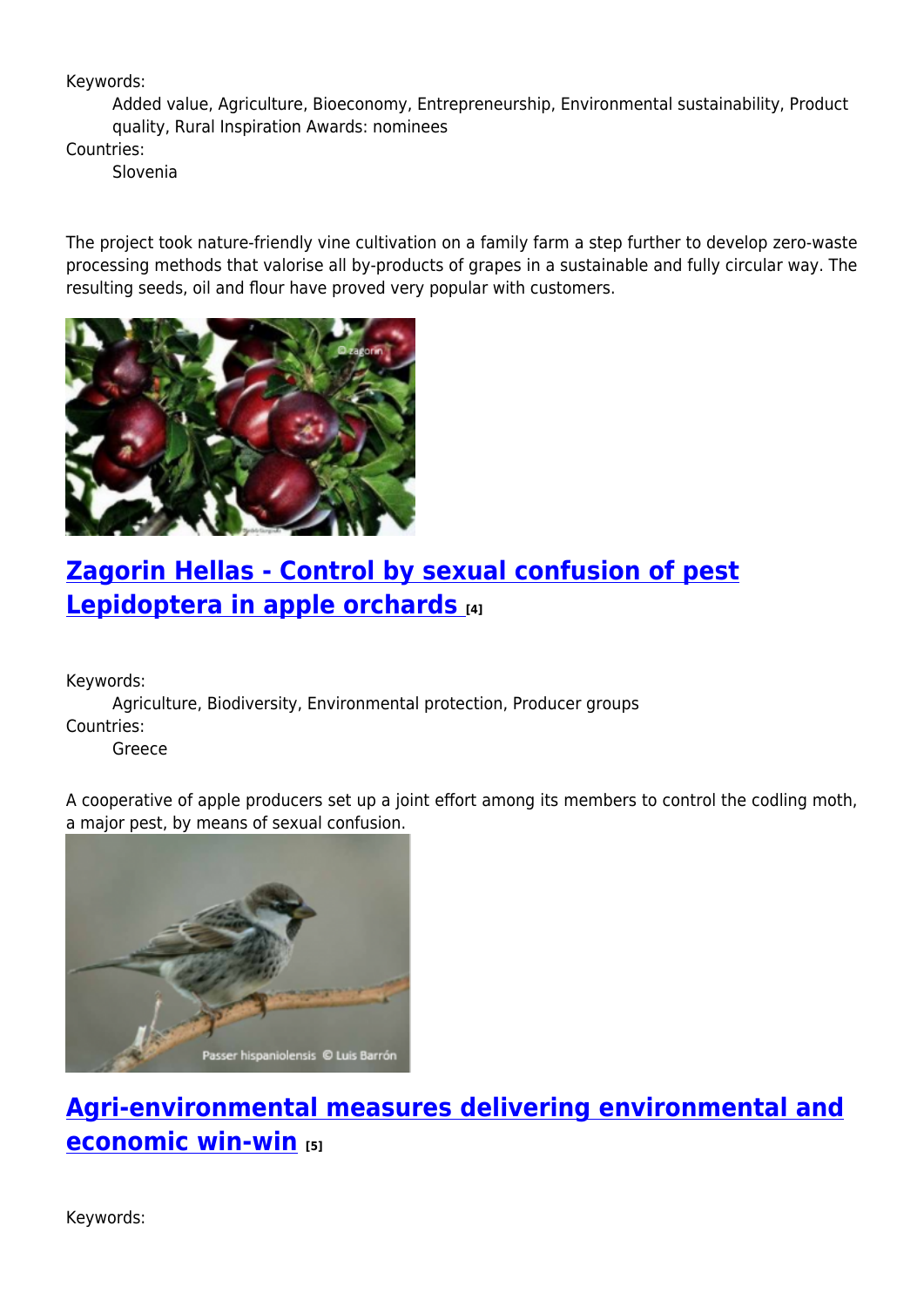Agriculture, Biodiversity, Bioeconomy, Competitiveness, Environmental protection, Mountain area, Soil management, Water management

Countries:

Spain

environment while also increasing the profitability of a farm.



Keywords:

Biodiversity, Education & lifelong learning, Environmental protection, Nature conservation Countries:

France

A project that supported local municipalities in their campaign to reduce the use of pesticides by their citizens.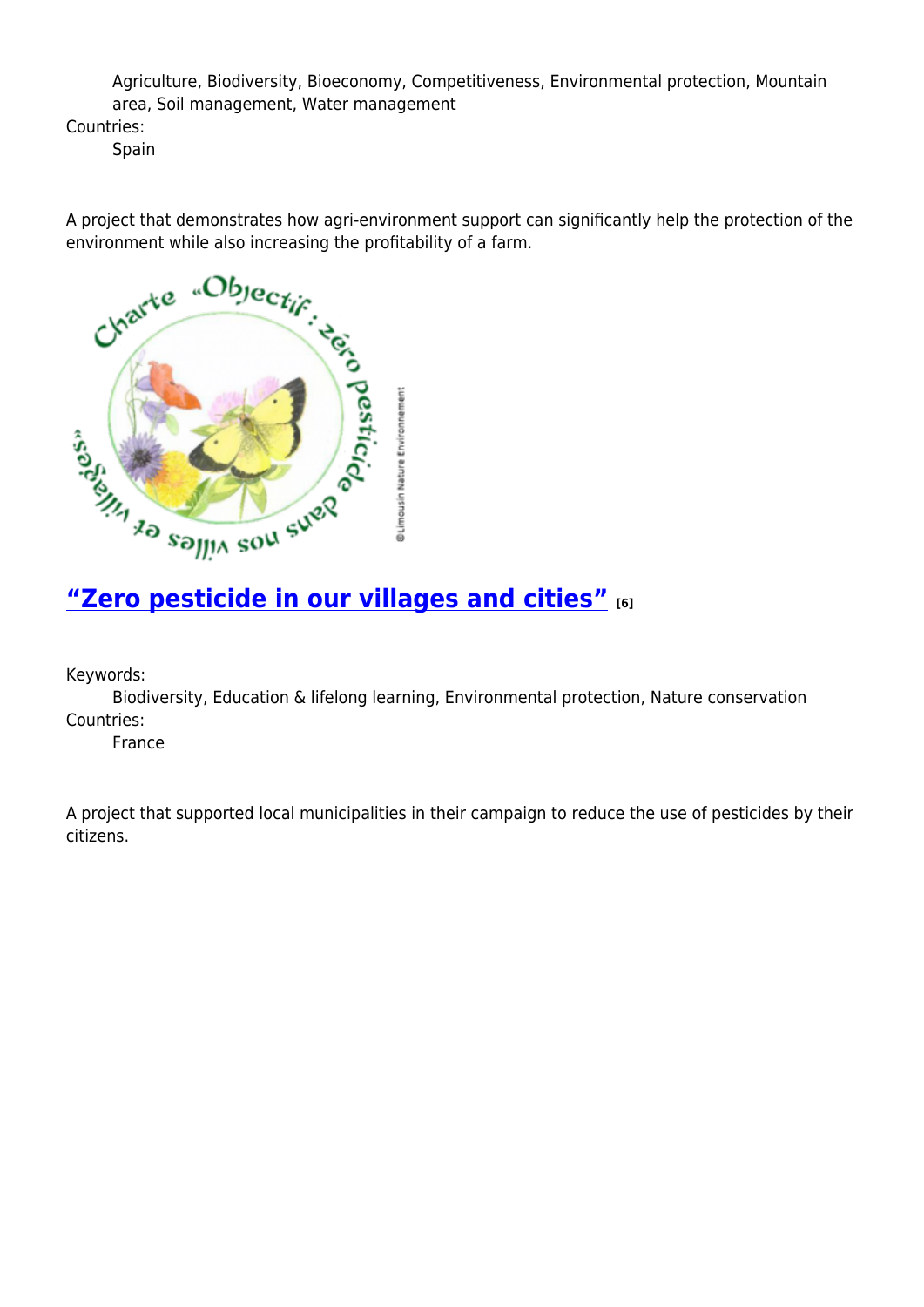

# **[Environmental Participatory Project - Awareness raising on](https://enrd.ec.europa.eu/projects-practice/environmental-participatory-project-awareness-raising-natura-2000_en) [Natura 2000](https://enrd.ec.europa.eu/projects-practice/environmental-participatory-project-awareness-raising-natura-2000_en) [7]**

Keywords:

Environmental protection, Information & promotion activities, Nature conservation, Protected areas

Countries:

Spain

The project aimed to develop local participatory activities within the Natura 2000 sites of Andalusia.

#### **Source URL:**

https://enrd.ec.europa.eu/projects-practice/\_en?project\_keywords\_filter=19753&amp%3Bamp%3Bproject\_country=All &amp%3Bamp%3Bfield\_enrd\_prj\_measure\_tid=All&amp%3Bamp%3Bfield\_enrd\_prj\_focus\_area\_tid=All&amp%3Bamp %3Bf%5B0%5D=im field enrd prj measure%3A17098&amp%3Bf%5B0%5D=im field enrd prj keywords%3A20472&f %5B0%5D=sm\_enrd\_eu\_countries%3ASpain&f%5B1%5D=im\_field\_enrd\_prj\_keywords%3A19737&f%5B2%5D=im\_fiel d enrd prj keywords%3A19732&f%5B3%5D=im field enrd prj keywords%3A19755&f%5B4%5D=im field enrd prj ke ywords%3A19751&f%5B5%5D=im\_field\_enrd\_prj\_keywords%3A20467&f%5B6%5D=im\_field\_enrd\_prj\_measure%3A17 092&f%5B7%5D=im\_field\_enrd\_prj\_measure%3A17098&f%5B8%5D=im\_field\_enrd\_prj\_focus\_area%3A17119&f%5B9 %5D=im\_field\_enrd\_prj\_focus\_area%3A17117&f%5B10%5D=sm\_enrd\_eu\_countries%3AFrance&f%5B11%5D=im\_field enrd\_prj\_measure%3A17101&f%5B12%5D=im\_field\_enrd\_prj\_keywords%3A19720&f%5B13%5D=sm\_enrd\_eu\_countr ies%3AGreece&f%5B14%5D=sm\_enrd\_eu\_countries%3ASlovenia

#### **Links**

[1] https://enrd.ec.europa.eu/projects-practice/medved-farm-investing-soil-conservation-practices\_en

- [2] https://enrd.ec.europa.eu/projects-practice/fleece-dress-workshop-using-product-livestock\_en
- [3] https://enrd.ec.europa.eu/projects-practice/hisa-vin-kokol-rebirth-vine-grapes\_en
- $[4]$

https://enrd.ec.europa.eu/projects-practice/zagorin-hellas-control-sexual-confusion-pest-lepidoptera-apple-orchards\_en

- [5] https://enrd.ec.europa.eu/projects-practice/agri-environmental-measures-environmental-economic-win-win\_en
- [6] https://enrd.ec.europa.eu/projects-practice/zero-pesticide-our-villages-and-cities\_en